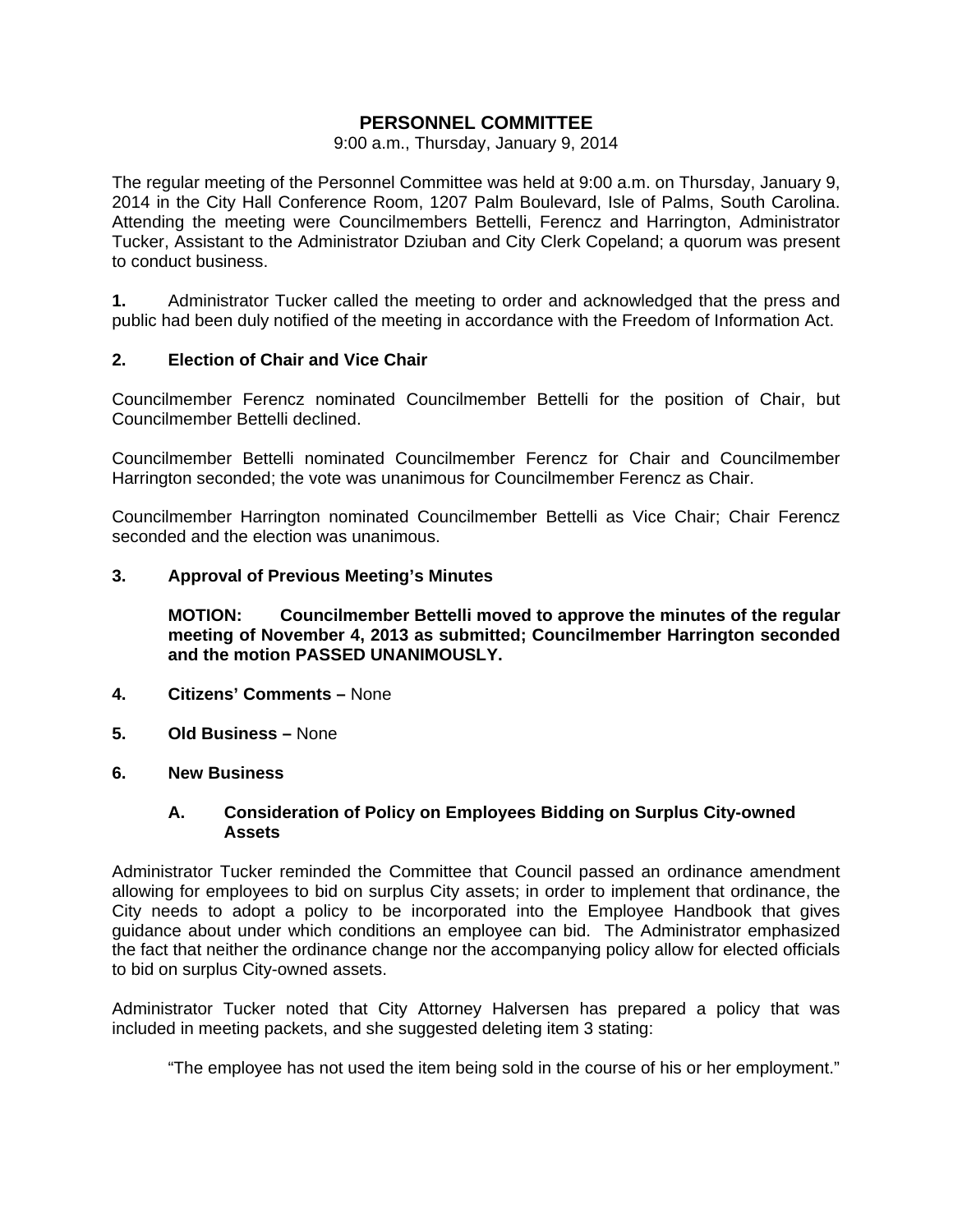The Administrator remarked that, in the past, the City has gotten the best bid from a previous user. This item was included to keep an employee from deliberately neglecting a piece of equipment to rush its being taken out of service.

**MOTION: Councilmember Harrington moved to recommend adoption of the policy on employees' bidding on surplus City-owned assets with the exclusion of Item 3; Chair Ferencz seconded and the motion PASSED UNANIMOUSLY.** 

## **B. Consideration of Employee of the Month**

Administrator Tucker explained that the Committee was in receipt of a recommendation from Chief Buckhannon relative to Pfc. Hunter Lawrimore's actions during a call when he acted quickly to access a fire extinguisher to extinguish a fire in a resident's home. The Administrator added that all employees receive fire extinguisher training, and this is a situation where that training was put into action.

#### **MOTION: Councilmember Bettelli moved to acknowledge Pfc. Hunter Lawrimore's nomination as Employee of the Month; Councilmember Harrington seconded and the motion PASSED UNANIMOUSLY.**

# **C. Discussion of FY15 Budget Process**

Administrator Tucker explained that the budget process followed in the past begins with a review of the ten-year Capital Plan to determine what needs to be replaced in this fiscal year, what can possibly be deferred to another year and what needs to be added to generate the Capital Budgets. The standing committees of Council are given purview of the various City departments; the Personnel Committee is responsible for the budgets for General Government and the Building Department. Following the Capital Budgets, work begins on the operating budgets; staff studies each line of these budgets to determine what needs to be increased or decreased and what should remain the same. And finally the Capital and operating budgets are meshed with the revenue projections for the coming fiscal year.

Over the course of recent budget cycles, staff has gotten the impression that Council would be interested in approaching the budget process differently, and staff is open to suggestions for making the process more comfortable for Council. Chair Ferencz suggested that she would like to see revenues presented earlier in the process; the Administrator explained that was do-able, but Council needed to be aware that the revenue projections would likely be tweaked as the process progressed and historical information was gathered.

Administrator Tucker indicated that she was hopeful that Council would consider tweaking certain revenue sources, such as franchise fees, business license and permitting fees.

Chair Ferencz questioned the need to increase fees when the City ended FY13 with an eight hundred thousand dollar (\$800,000) surplus. The Administrator reminded the Committee that Council has recently approved a significant impact on the budget with the increase in the merit pool to ensure the City employees are competitively paid; in addition, serious consideration is being given to increasing the staffing levels at Fire Station 2 by adding one (1) additional fire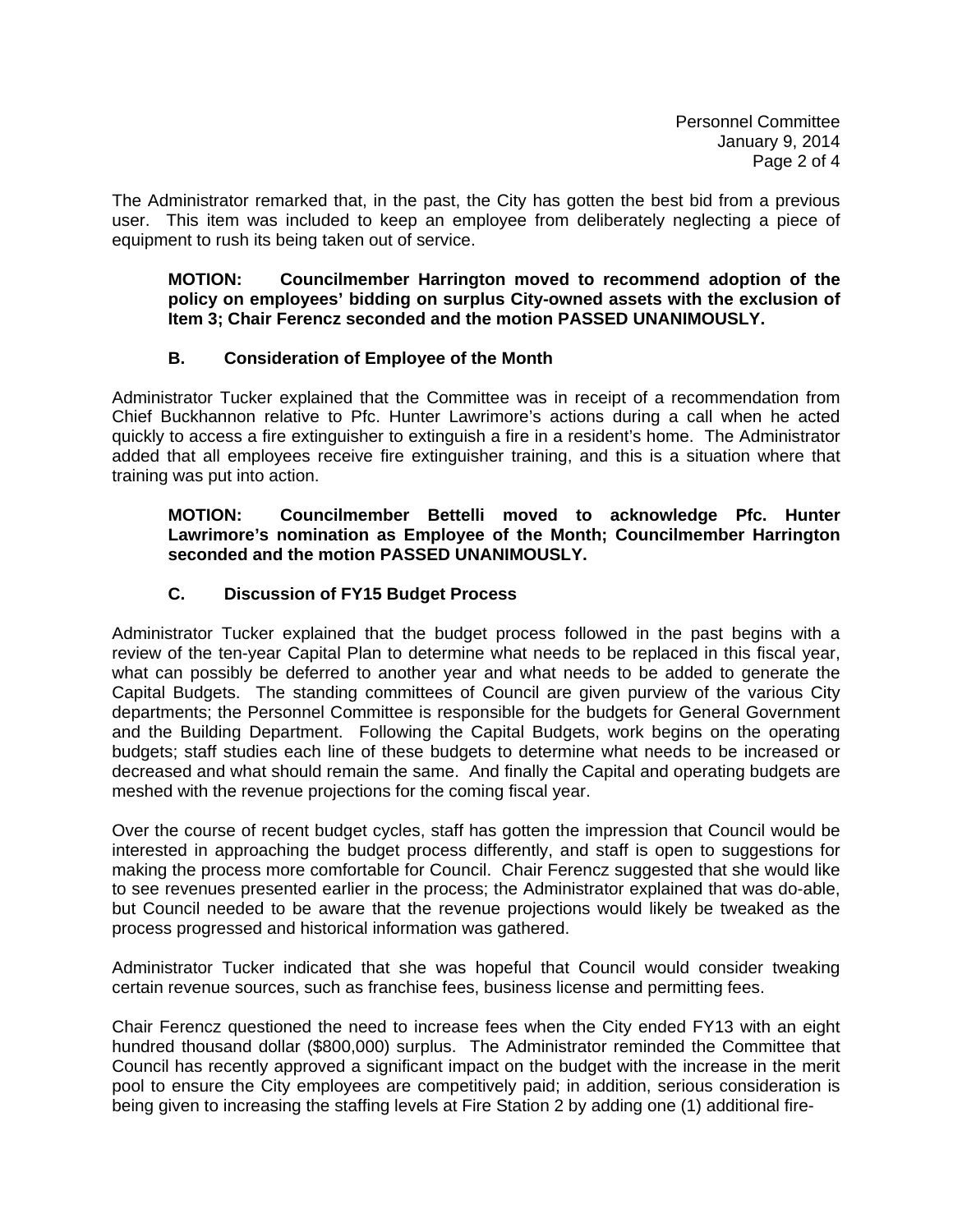fighter per shift, a total of three (3) employees. Administrator Tucker noted that, although ending the year with a positive net result makes everyone feel good, it frequently means that actions planned in the budget did not actually happen.

Councilmember Bettelli pointed out that the uses for the positive net result also need to be considered; a large piece of it went to build up the Disaster Recovery Fund.

Councilmember Harrington asked if there was goal for the Disaster Recovery Fund; the Administrator responded that the goal is three millions dollars (\$3,000,000). Administrator Tucker stated that, in a disaster, cash is king; the City would need access to cash and access it in a hurry. The Administrator voiced the opinion that the City is better insured than it was prior to Hurricane Hugo, but the City would need cash until the insurance and FEMA money are paid.

Administrator Tucker stated that staff has considered asking Council to have more input on how expenses are divided amount the various revenue funds, rather than presenting Council with a balanced budget as it has in the past.

Chair Ferencz commented that her experience with budgets for non-profit entities always started with revenue projections and progressed from there, but she was unsure if that really could be done with the City's budget process.

The Committee agreed that they looked forward to more discussion at the Ways and Means Committee meeting.

### **D. Discussion of Calendar Year 2014 City Administrator's Performance Goals**

Administrator Tucker explained that several years in the past, the process by which the City Administrator was evaluated was changed to make it more objective and less subjective by adding performance measurements, and the bulk of the City Administrator's evaluation was based on the degree to which she met those goals. The Administrator indicated that she anticipates presenting the 2014 goals at the next meeting; typically, fifty-percent (50%) of that score has been based on bringing the operating budget in at three percent (3%) or better under budget. The Administrator stated that she no longer feels that is a realistic goal given recent decisions made relative to the operating budget unless Council were to discuss increasing revenues by three to five percent (3%-5%). In the Administrator's opinion, it is going to be difficult or impossible to meet the three percent (3%) under; therefore, Administrator Tucker would like to propose and alternate financial component, but, she is unsure what that will be at this moment. The Administrator remarked that decisions are made at the Council level that override the efforts made by the Administrator and department managers to save money, such as the decision to increase the merit pool by three percent (3%) – which was the right decision.

Both Chair Ferencz and Councilmember Bettelli stated that there should be a provision in the Administrator's evaluation that makes allowance for circumstances outside of the Administrator's control, but that is not the case at this time. The Administrator's point is that a goal should be attainable, not impossible.